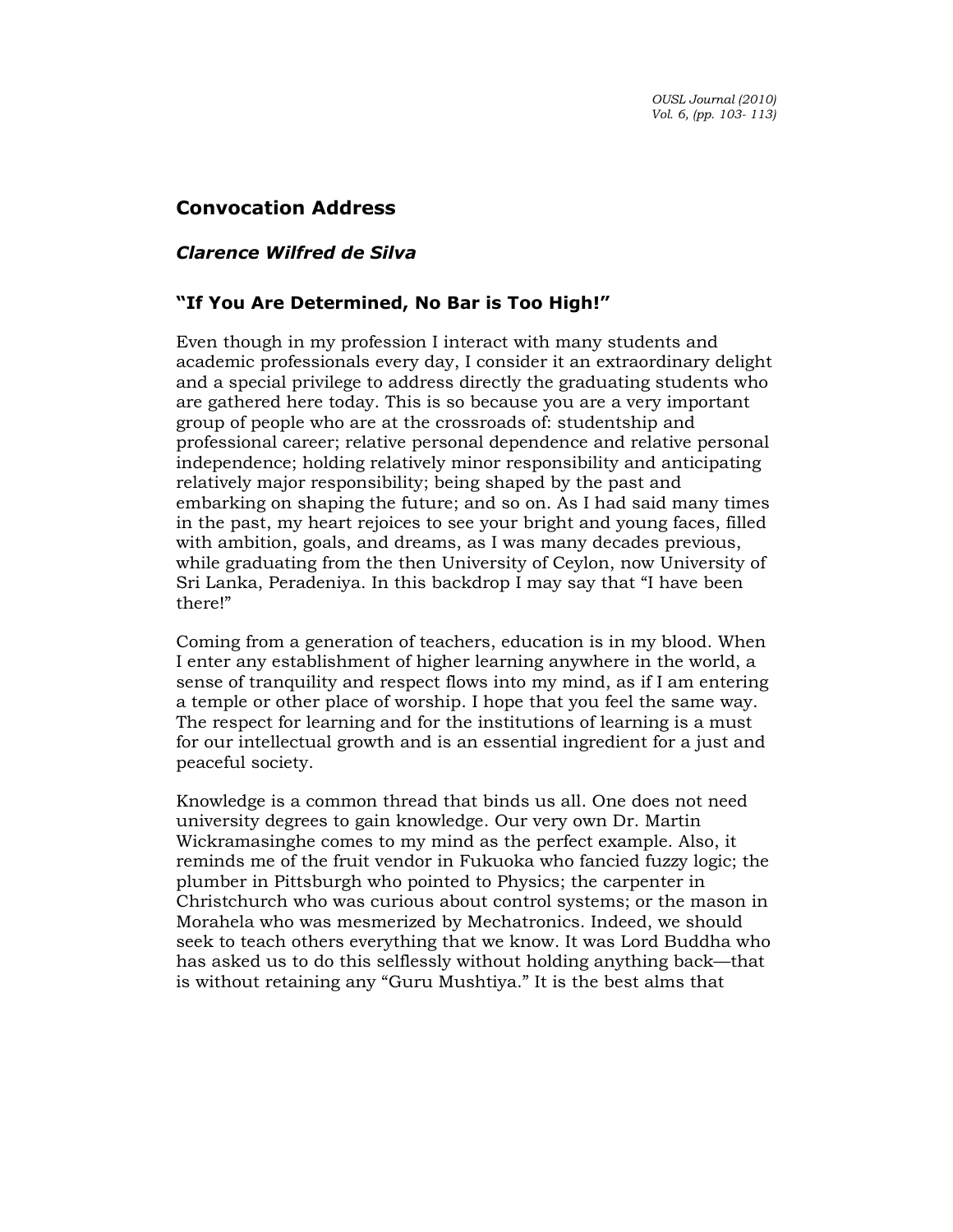anyone can offer. Also it was Lord Buddha who compared the knowledge that one possesses to a bunch of leaves in hand, and the knowledge yet to be gained to the leaves in an endless jungle. I am sure, other philosophers and religious leaders have conveyed similar messages. Nevertheless, I think it is the great American President and author of the Declaration of Independence, Mr. Thomas Jefferson who said it best: "*He who knows best knows how little he knows*" and "*Lighting someone else's candle does not reduce the glow of one's own candle*." I believe that Jefferson—an avid reader—was a student of Buddhism!

#### Knowledge and intelligence are related but not synonymous.

Someone once told me that people can be classified into the two groups "street smart" and "book smart." I disagreed, and we had a lengthy discussion on this issue. My point was that the human mind is very complex and it is impossible to categorize the smartness of nearly 7 billion people in the world into just two broad sets. Furthermore, there does not exist a precise and complete definition for intelligence. In fact it is what one observes from the exterior of an individual as "intelligent behavior" that facilitates one to classify the individual as "intelligent." This is called description through characterization. Couldn't it be possible, for example, for a very smart person to pretend to be "stupid"? Then without a precise definition, an accurate model, or a reasonable measuring technique, how is it possible to accurately determine the "level of intelligence" of a person, let alone the "type of intelligence?" I believe that no matter what definitions are constructed and what categories are put forth, any particular human may be assigned a "grade of membership" in any of these categories of intelligence, as defined in any conceivable way. That is where fuzzy logic will become in handy even though the time and the space do not permit me to elaborate on that here. Suffice it to say that what one observes as intelligent behavior has many manifestations and combinations thereof.

For example, even though sophisticated computers that are termed "intelligent machines" are available, at the basic or atomic level of implementation what a computer does is quite procedural and cannot be considered intelligent. Similarly, one may argue that the 20 billion neurons in a human brain perform operations that are hardly intelligent when taken individually. It is these same neurons, however, that govern the intelligent behavior of a human. In particular, the attributes of knowledge acquisition—making logical inferences, learning, and dealing with incomplete or qualitative information and uncertainty—are all associated with human intelligence. In summary,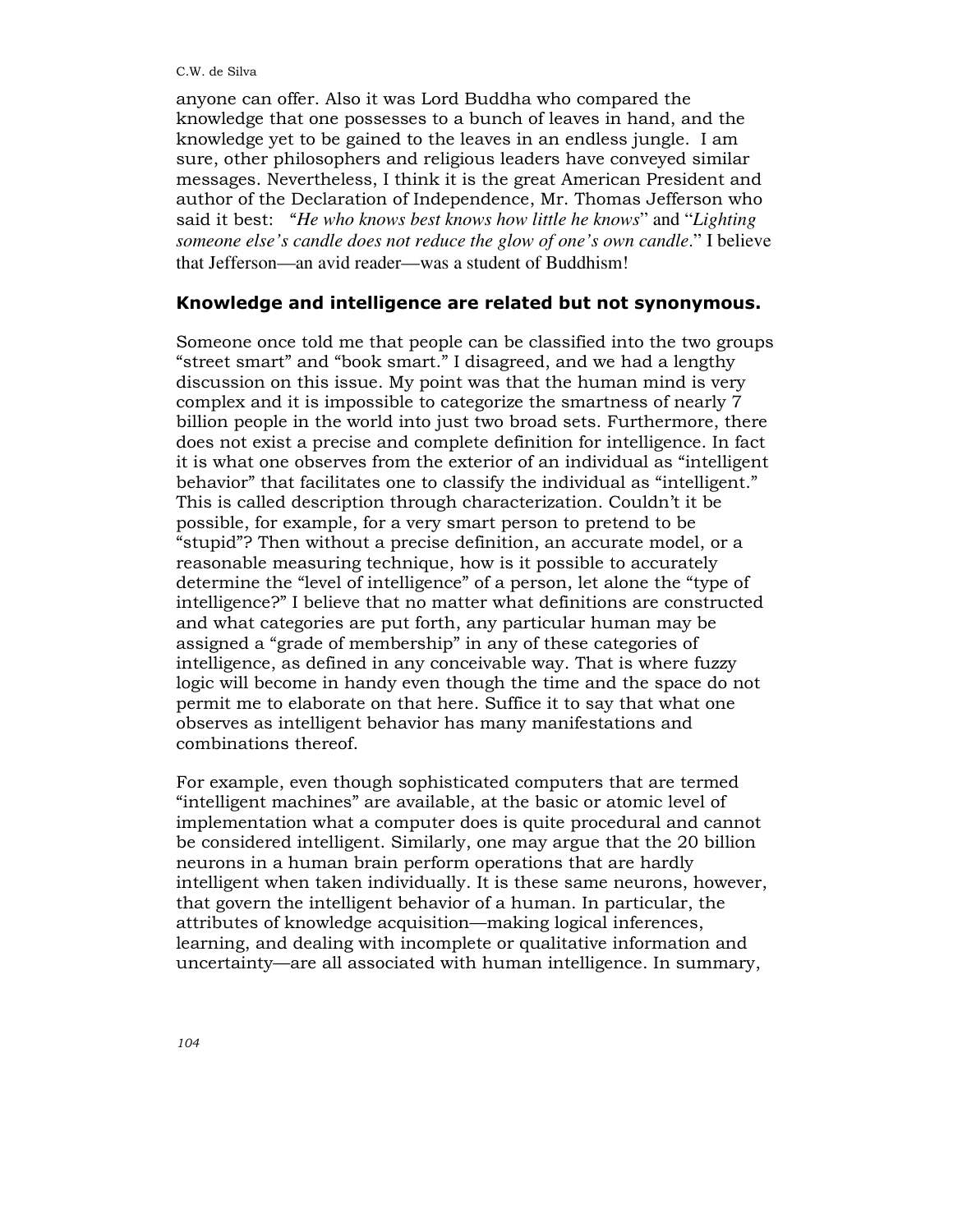an intelligent system possesses one or more of the following characteristics and capabilities:

- Sensory perception
- Pattern recognition
- Learning and knowledge acquisition
- Inference from incomplete information
- Inference from qualitative or approximate information
- Ability to deal with unfamiliar situations
- Adaptability to new, yet related situations (through "expectational" knowledge)
- Inductive reasoning
- Common sense
- Display of emotions
- Inventiveness.

It should be clear then that knowledge and intelligence are related but not synonymous.

### This brings me to the topic of Dynamics of Intelligence

Every day we come across information, for example, in the form of newspapers, radio and TV broadcasts, sensory data, books, charts, and computer files. Information itself does not represent knowledge. We have to "acquire" knowledge, say through experience and by learning. In this sense, information is subjected to a form of high-level processing when gaining knowledge, and hence we may interpret knowledge as structured information. Specialized and enhanced knowledge may be termed expertise. Here again, knowledge is subjected to high-level processing when acquiring expertise.

A simplified and qualitative model for the dynamics of intelligence is shown in Figure 1. This model illustrates the hierarchical nature of the associated processes as well. In the model of Figure 1, intelligent preprocessing is identified as the operation that converts information into knowledge and knowledge into expertise. A degree of intelligence is needed to carry out these preprocessing operations, and simultaneously the intelligence itself will be broadened or enhanced through preprocessing, as indicated by the bi-directional activity lines. Knowledge may be interpreted as "structured information" that is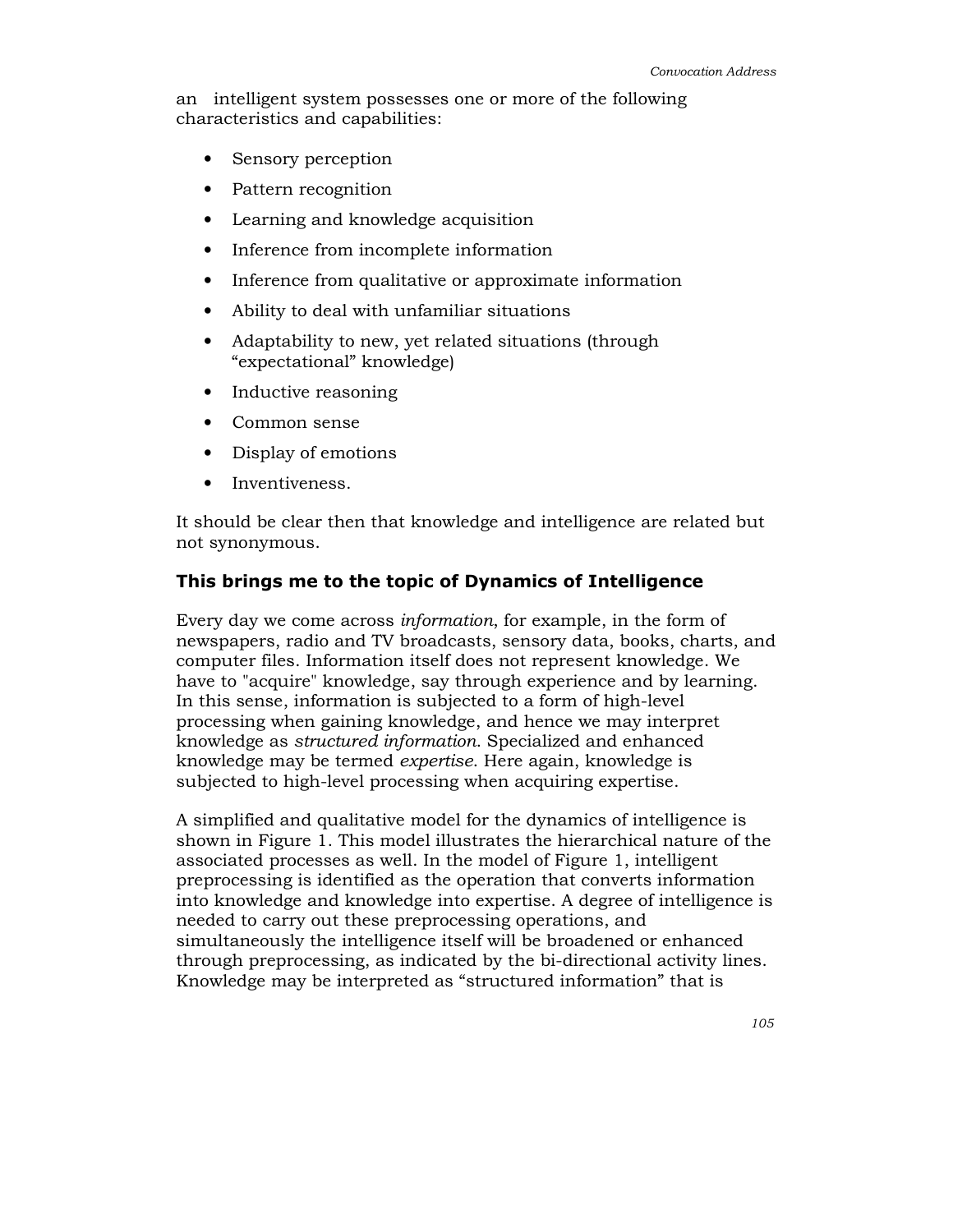acquired by an intelligent object, and expertise as "specialized knowledge." In this sense, preprocessing operations will perform structuring and acquisition of the information when gaining knowledge, and will specialize the knowledge when gaining expertise. Note that knowledge and expertise can depreciate, and be outdated or lost, in the absence of continuous usage, learning, and updating (i.e., intelligent preprocessing). The blocks of "Knowledge Dynamics" and "Expertise Dynamics" account for such appreciation and depreciation, in the simplified model given in Figure 1. Similarly, the block of "Intelligence Dynamics" allows for variations in the level of intelligence.



Figure 1 A Schematic Model for the Dynamics of Intelligence.

## Graduating Students, the smart beings that you are, you must resolve to overcome all barriers on your journey to progress!

Some of you may be nervous of the challenges ahead, but let me assure you. No obstacle is insurmountable, no road is too long, and no bar is too high as long as you: Know your goals, are highly motivated and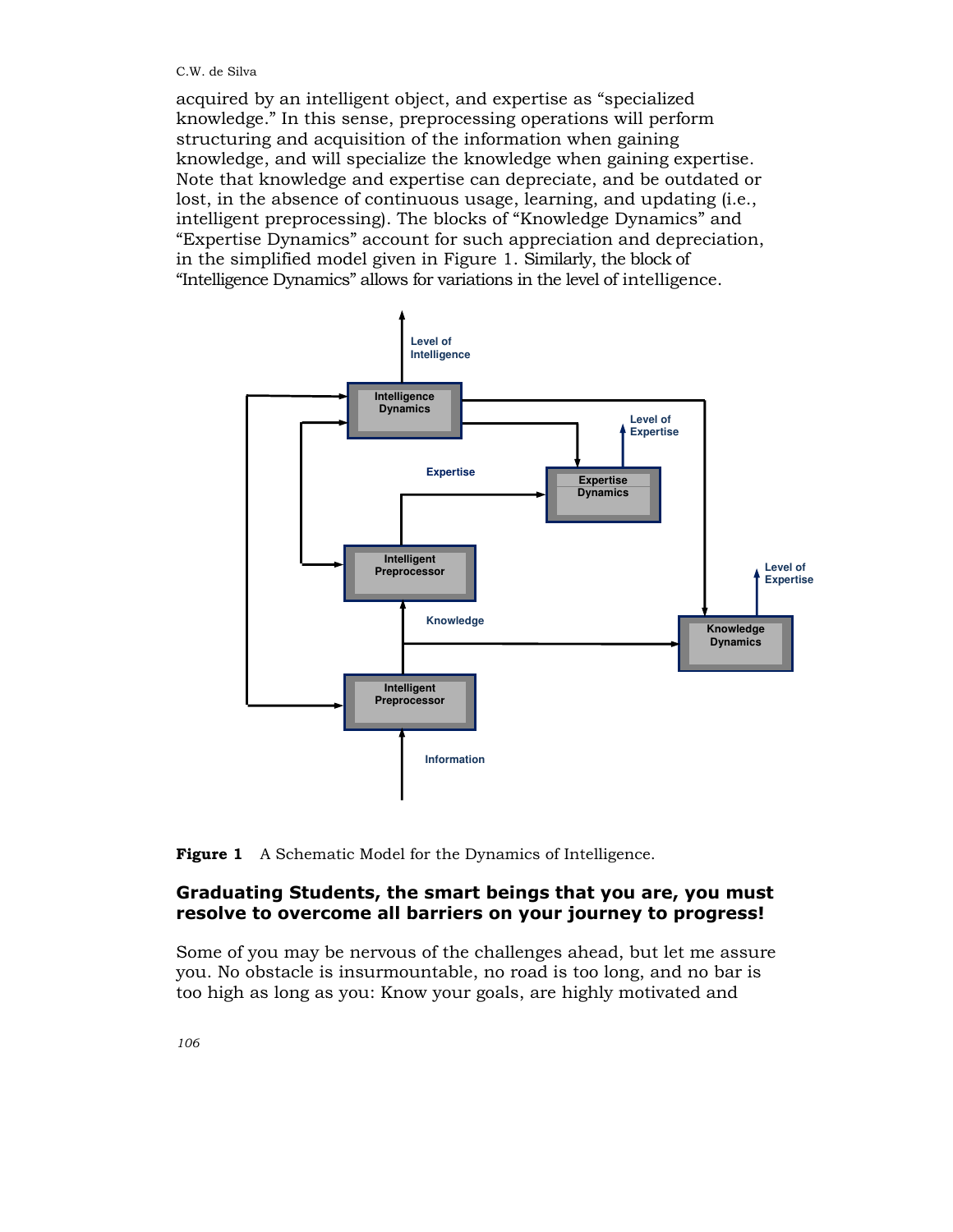determined, carefully plan the ways to achieve them, and work relentlessly. You should be dedicated but be aware of the needs of the others around you; You should work vigorously yet know your limitations; You should question issues but should not be confrontational; You should be loyal but scrutinize when necessary; You should be firm on what you are confident of but be flexible to accommodate good ideas from others; and You should display the authority that you possess yet respect the authority of the others.

### You must repay the society for the benefits that you have derived from it.

You may think that I am a hypocrite who enjoys the riches of a foreign country while having benefitted from my motherland. You should not rush to judge me in that manner. A very long time ago, with the ambition of entering the academic profession, I sought an Assistant Lecturer position in Sri Lanka, soon after obtaining my first degree. Unfortunately I did not succeed in that endeavor even though I had a first class honors degree and also had topped the entire batch of engineering in that year. Undeterred, I achieved my ambition through other means (hence my previous advice to you that no obstacle is insurmountable). However, I have tried to help Sri Lanka whenever feasible. My collaboration with Mr. P.D. Sarath Chandra, former Head of Mechanical Engineering at OUSL, in establishing the Mechatronics Program at OUSL is one such example. I have provided scholarships for Sri Lankan engineering students to obtain their Master's and Ph.D. degrees under my supervision at my university—University of British Columbia (UBC). Many of them have since returned to Sri Lanka and are serving the motherland admirably. Examples are: Dr. Lalith Gamage who founded SLIIT; Dr. Nalin Wickramarachchi, the former Head of Electrical Engineering at University of Moratuwa; and your own Mr. Duminda Wijewardane, a Lecturer at OUSL.

Also we have established a computer-based mentoring system called "Guna Nena Diriya" for students in a remote village of Badulla, to assist them with any problems that they may encounter in life and in education. With this system, the village students who had not used a computer before now have access to laptop computers, which have Internet access capabilities. They are now able to communicate with a selected group of mentors—Sri Lankan professionals who live throughout the world—and discuss any topic of interest with them. Also we have built a road and a hospital canteen in the same village.

I don't want to stop there. My goal is to establish a "telemedicine" link between the village of Ketawatta and the nearest hospital (in Migahakiula) which is five miles away and without a dependable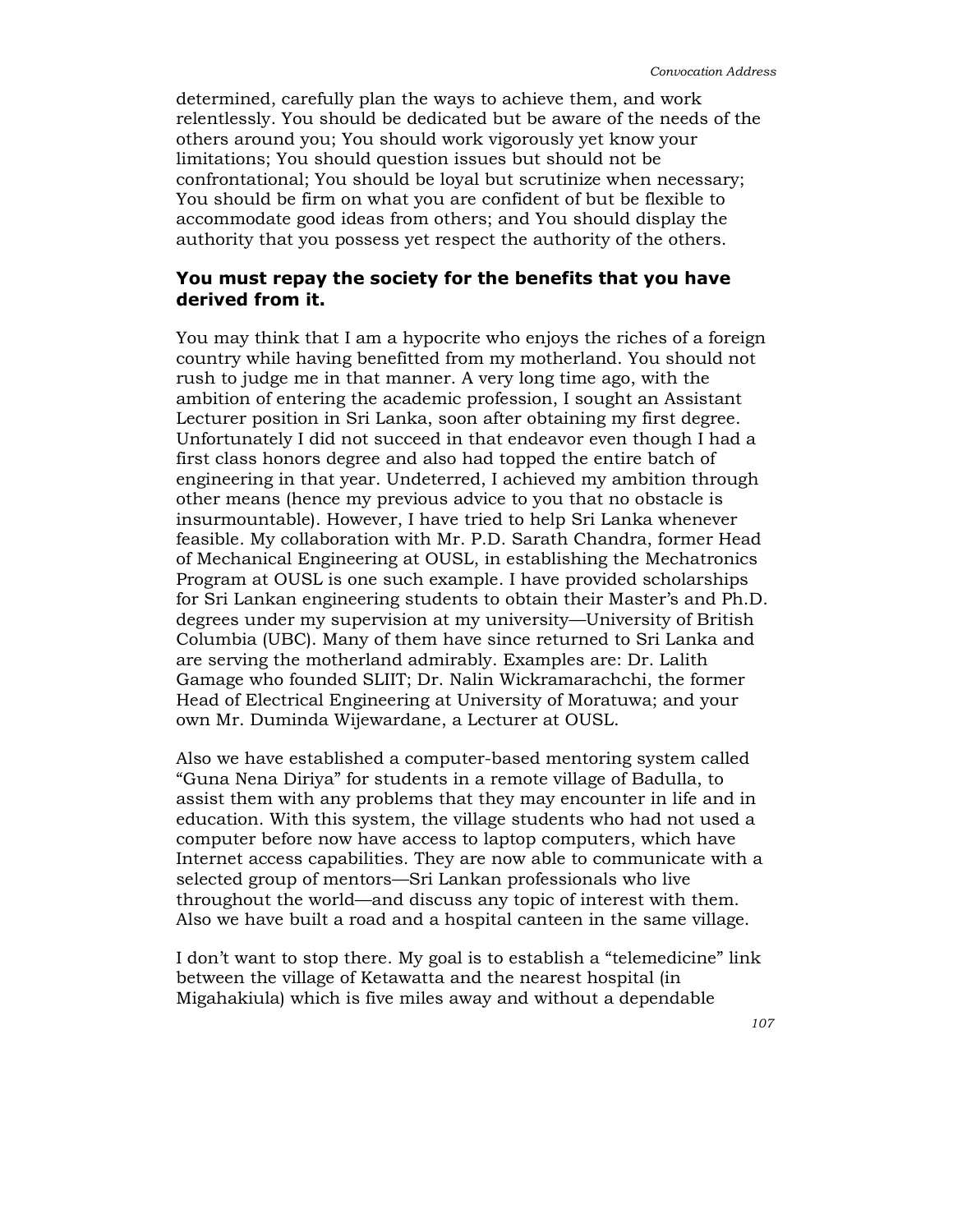public transportation system. The basic operation of the telemedicine facility will be as follows: A user (a possible patient) will walk into the computer room of the school, wear a convenient hand harness and push a button to initiate a session with a medical professional (a doctor or a nurse) at the hospital. The harness will acquire some vital data (e.g., body temperature, pulse rate, and blood pressure) of the user and make that information available to the medical professional at the remote hospital. Also voice and video links will be established between the patient and the medical professional (through microphones and web cameras). Through consultation and the sensory data the medical professional will make one of three decisions: 1. The patient must come to the hospital immediately; 2. The patient should visit the hospital when convenient (possibly on the next day); 3. There is no need for the person to visit the hospital (further advice may be provided as well, such as: take an Asprin, drink some coriander water or tea and take rest). I believe that this will be a valuable service for rural villages in Sri Lanka which don't have proper hospital facilities.

#### Treat your first job as your last.

Your first job may shape you beyond your wildest imagination. Give it everything that you have. Venture into all possible opportunities that it may offer. It will shape you and your future as did your formal education. Going back to my past as an example, I recall that, while not giving up hope for an academic career I secured my first job as an Assistant Works Engineer in a private factory in Maharagama which manufactured consumer products of rubber, plastic, aluminum, and steel. Even though it was a major deviation from my student life I quite enjoyed the challenge. It offered me many avenues to gain experience in real-life engineering activities including installation, testing, and maintenance of machinery, development of new products, and even planning and supervision of the construction of a new building for expansion of the factory. Many pleasant and life-changing experiences during my two-year tenure there come to my mind. When my Chief Engineer offered me the factory bungalow at no rent, I grabbed the opportunity. Little did I realize that it was not an offer entirely with my wellbeing at heart. The factory operated three shifts and the engineers were available only during the day shift. During the other shifts, with the slightest technical problem, not to mention a machine breakdown, a foreman would come rushing into my residence seeking my advice. I would change my clothes, walk with him to the factory floor, examine the situation, and provide whatever advice I could give, with the limited knowledge and experience that I possessed at the time, to resolve the problem, short of calling the Chief Engineer. Soon I realized that the foremen were more knowledgeable and skilled than I was. They were just having fun while testing me, teasing me, and simply annoying me.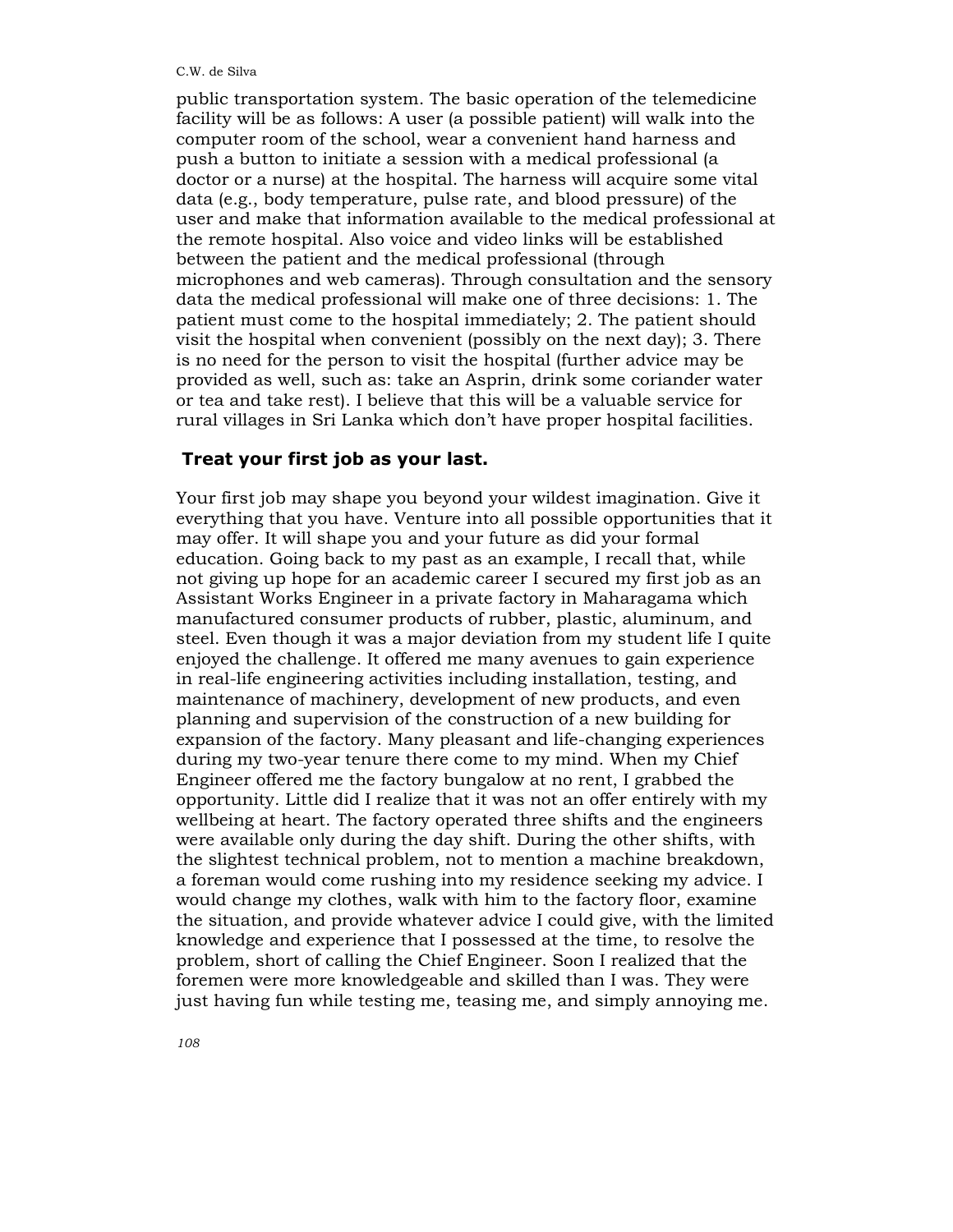I learned to respect them, learn from them, and be friendly with them, not hesitating to support them in their personal grievances as well. Eventually they stopped bothering me and managed to resolve all the factory-floor problems during off hours without calling for my intervention!

A particularly rewarding opportunity presented itself when I noticed the hazardous working conditions of the laborers (mostly women) who manually buffed (polished) the molded rubber parts using a type of grinding machine. The rubber dust was unbearable and presented a possible health hazzard, the monotony of the operation was unpleasant, and the productivity was rather poor. I discussed with my Chief Engineer and offered to design a simple machine that could automatically buff the parts in bulk while an exhaust system would safely remove the rubber dust from the machine environment. It was my first "Mechatronics" experience. In particular, the design involved the integration of an induction motor, gear transmission, emery-coated drum, motor controls, and plumbing. Even though my specialization for the bachelor's degree was mechanical engineering, I had studied electrical engineering in the first two years, and subsequently rudimentary industrial electronics. This knowledge would become very useful in this engineering adventure. The Chief Engineer quickly gave me his blessing for the project and also assigned me an old foreman who was lazy and known to idle most of the time. I somehow convinced the foreman to help make the project a success, promising him some financial inducement. He was rather enthusiastic after that and also was quite proud of his newly acquired stature as a machine designer and builder working hand in hand with a university-educated engineer. Soon the progress in the project was hampered by the union leadership of the factory who claimed that automation of the buffing process would lead to loss of jobs. Thankfully, the foreman who headed the factory union was friendly with me. After a long and somewhat acrimonious chat with him, I was able to convince him of the advantages of automation: we would remove people from a hazardous, tiring and monotonous task; we would increase the productivity, product quality and repeatability; with the increased revenues we could train the workers for more skilled jobs at higher pay; and we could hire more workers. We managed to design, build and operate several machines which automated the entire buffing process in the factory.

#### To be rich, you don't need money.

After leaving Sri Lanka for my graduate studies, my goal was to enter MIT. After completing my Master's degree at the University of Toronto, Canada and while awaiting admission to MIT, I moved to Cincinnati, Ohio. There, while completing a Master's degree in Aerospace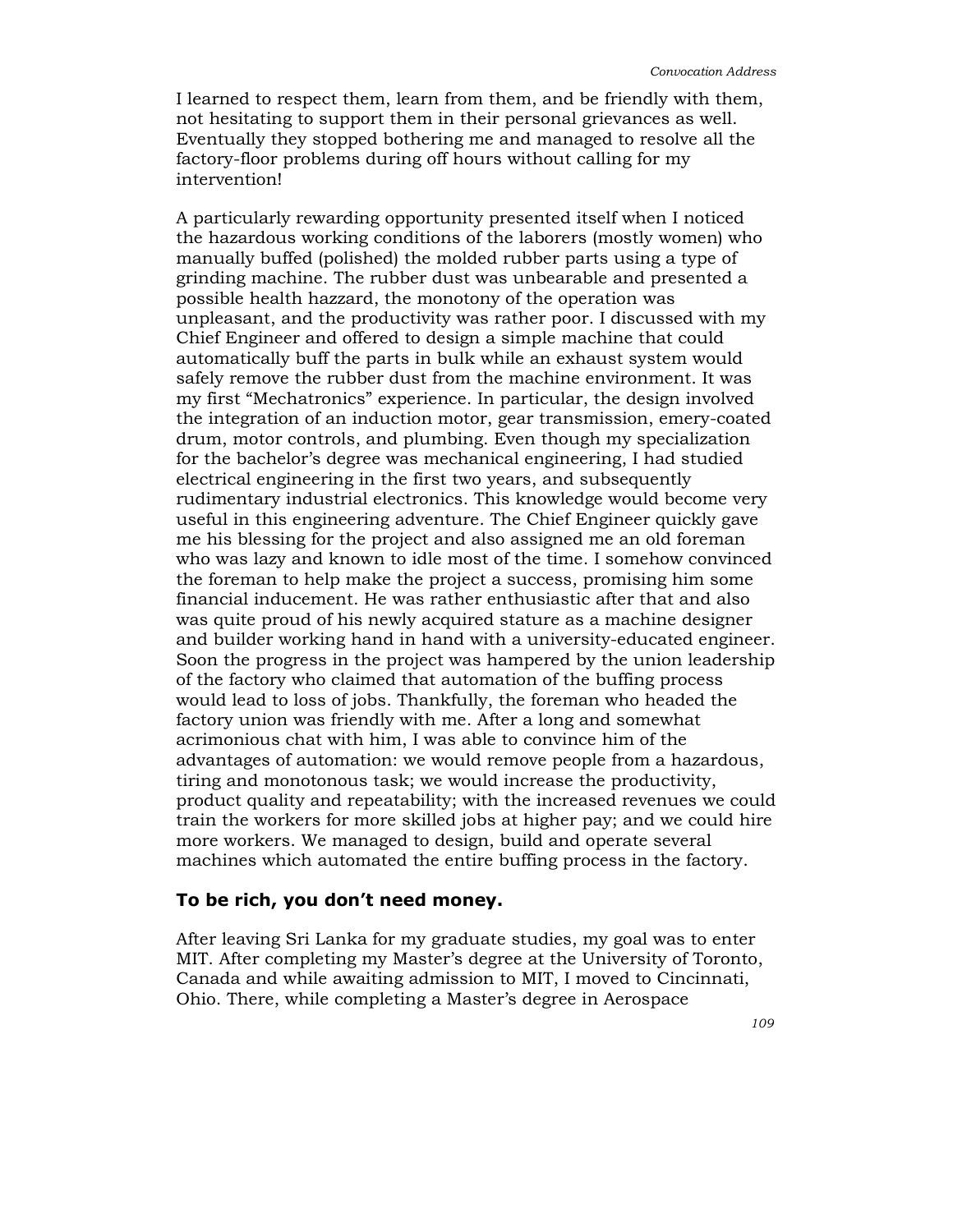#### C.W. de Silva

Engineering, I did several jobs simultaneously: a part-time Instructor position in Physics at Miami University, Oxford, Ohio; a part-time Instructor position in Computer Programming at Southern Ohio College; and a night security guard position in the city. I enjoyed all these jobs even though the experiences were quite varied. I must note that when I was a student, the University of Ceylon did not have any computers and did not offer courses in programming languages. I had to self-study computer programming after I left Sri Lanka. My first teaching assignment at Southern Ohio College was in Machine Language Programming of computers which is far more difficult than high-level programming (in languages such as FORTRAN and C). The security guard position provided training in weapons that, thankfully, I never had to use, free food, physical exercise, and ample time to read. The income from my part-time jobs was more than enough for me to live a comfortable life. Also, I was able to help my parents back home in Sri Lanka with the extra money. I was even able to buy a decent car.

Later in life I made more money and acquired more comforts in life. However, I was happier when I had less material wealth. Someone once said that "if you think the money will make you happy, then you have never been rich." This too is in agreement with the Buddhist philosophy. In fact, the title of my convocation address at the University of Waterloo, Canada several years back was "To be Rich, You Don't Need Money!"

I don't imply here that you should not strive to make money or acquire material comforts. My point is, earning money should not be the primary purpose in life. Select the job that will make you happy rather than the one that will provide the highest pay. Frankly, I would not be very unhappy if I had lost all my possessions as long as I had my health, knowledge, and family.

### Let me now address specifically the students who are graduating from the new Mechatronics Program at OUSL.

You are familiar with the technical definition of Mechatronics. It talks about "synergy," "integration," "unification," "multidisciplinarity," and "optimization." I ask you to approach real-life non-technical problems as well from this viewpoint. I assure you that it will be rather rewarding and fulfilling, at least mentally. Do not worry about the scholarship that you lost to a less qualified person or the job that you did not get for no fault of your own. With determination, passion, dedication, and drive you are bound to succeed eventually. No bar is too high!

I am delighted that, under the leadership of Mr. P.D. Sarath Chandra, OUSL is the first university in Sri Lanka to formally offer academic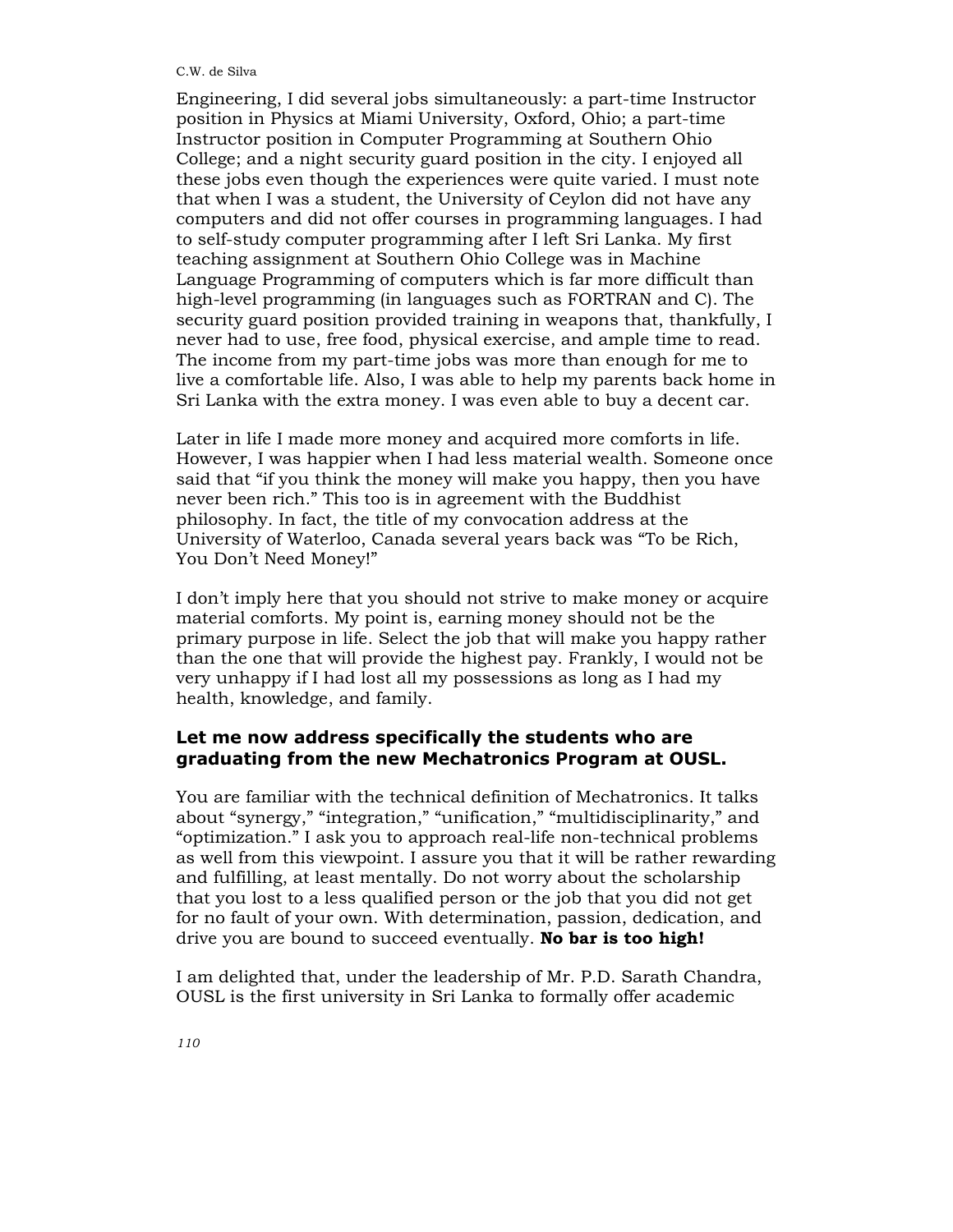programs in Mechatronics. I was proud to collaborate with him and his staff in developing these programs. My interest in Mechatronics was a consequence of necessity. When I was offered a Chair Professorship in Industrial Automation at the University of British Columbia in 1988, the research and development that entailed was essentially Mechatronics. Using the principles of integrated design of electromechanical systems, we were able to design and develop several automated machinery for the fish processing industry. It may be difficult to comprehend that such complex machinery could be designed, built, and tested in a university laboratory. Two examples are the "Automated Fish Processing Machine—The Iron Butcher" and the "Automated Machine for Grading herring Roe." The first machine uses a sophisticated camera to determine the cutting position of a fish, and moves the cutter and actuates it to perform the cutting operation accurately and fast, with least wastage of meat. The second machine utilizes an intelligent sensor system (through sensor fusion) to determine the size, shape, color, and texture of herring roe (the egg sac of the fish herring) and grade them accordingly into several bins. Herring roe is a delicacy in Japan to which most of the product from Canada is exported.

Even though my PhD at MIT was in Automated Guided Transit Systems, my nine-year tenure as an Assistant Professor and Associate Professor at Carnegie Mellon University in Pittsburgh, USA, provided me an opportunity to carry out research in robotics. In fact I was one of the six faculty members, headed by Prof. Raj Reddy, who flew to Westinghouse Electric Co in Winston Salem, North Carolina in the late 1970s to solicit funds for establishing the now world-famous Robotics Institute at Carnegie Mellon. Westinghouse had given us two small airplanes for the trip. I took the single-engine plane with two others and left first. The rest of the team, with Raj Reddy, followed us in the twin-engine plane. That plane had not arrived more than 30 minutes after we landed in Winston Salem. When we checked, we were told that the plane had to return to Pittsburgh because it had experienced an engine malfunction. They arrived several hours later, and our meeting with Westinghouse went quite well. Initially, my research in robotics involved new control techniques for robots; in particular, imparting human intelligence into robot control. Also I, with NASA Langley and Lewis Research Centers, led the development of new drive joints, sensors, and controllers for robots, including space-station robots; for example, a friction-drive joint, a joint torque sensor, and a reactionminimization controller.

At the University of British Columbia I continued my research and development in robotics. Now my work primarily involves mobile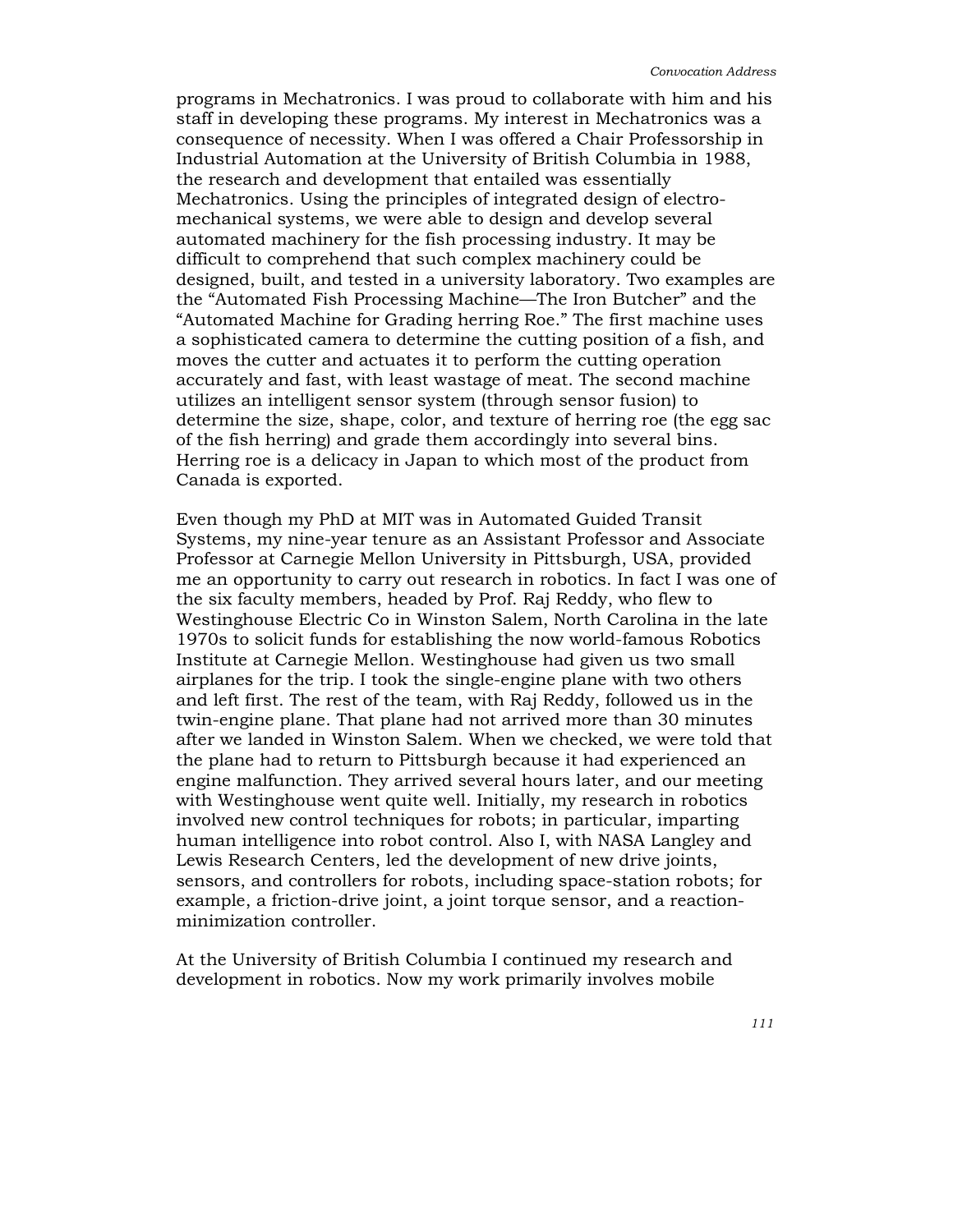robots. For example, one project develops cooperative robotic groups for human rescue in disaster situations. Here, when an emergency situation (e.g., explosion, chemical spill) arises, robots in the neighborhood (in a city of the future) who are engaged in their routine work (e.g., trash collection, surveillance, traffic control, assisting the elderly and the disabled) are notified of the situation through a sensor network. The available robots proceed to the emergency site, scan the environment, negotiate among themselves, and carry out the required tasks (e.g., moving the injured people, giving first aid, constructing basic devices using parts available in the scene to assist in the required tasks) in a cooperative manner.

Another project develops a homecare robotic system for the elderly and the disabled. Here, the household will have one or more dedicated robots. They will assist the occupants with their day to day routine tasks (e.g., cleaning, delivery of food and medication, assisting in human mobility). When an accident happens, the sensor system in the house automatically notifies various authorities (e.g., hospital emergency room, police, fire department) and also will assist in the situation in the best possible way. These robots may be operated remotely as well (using haptic teleoperation from a hospital control room by a doctor or a nurse) to provide emergency assistance while the help is on the way.

A third project that is carried out in my lab develops a system to automatically improve the design of an existing machine. In this framework, a system for monitoring the machine health, a system for modeling the machine (which uses linear graphs), an expert system that possesses the expertise of human experts on machine design, and an evolutionary optimization system (which uses genetic programming) collaborate in identifying design weaknesses in the machine and coming up with better and better designs for the machine in an evolutionary manner (see Figure). I have elaborated on these topics yesterday in my technical talk at OUSL.